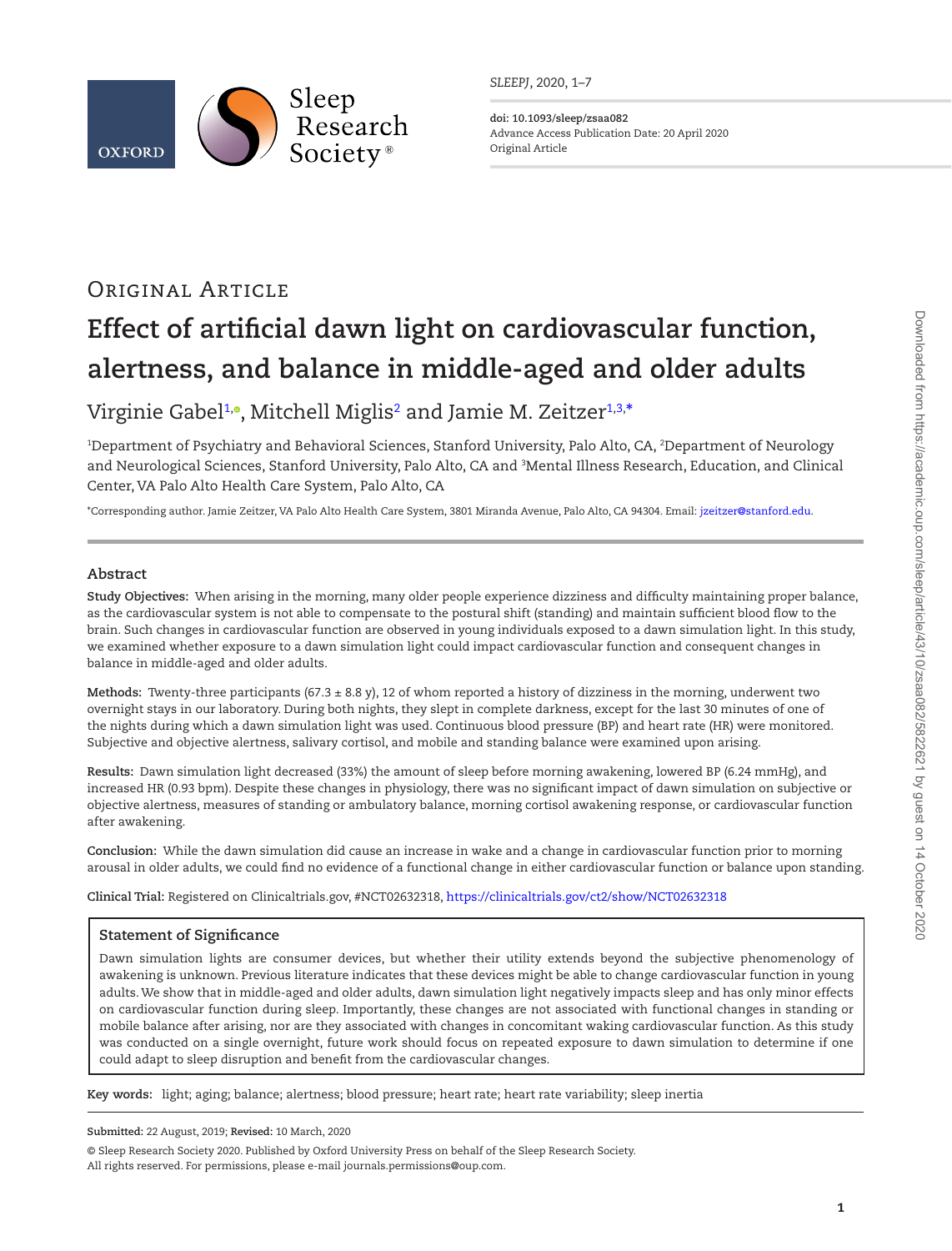# Introduction

One of the most physiologically demanding things that older people do every day is to get up in the morning. After spending a night lying flat, gravity distributes blood evenly across the body. Upon standing, metabolically costly changes occur in response to the postural change in order to maintain blood flow to the brain. Among these changes are a constriction in arterioles and veins and an increase in heart rate (HR) and stroke volume to maintain blood pressure (BP) in response to the redistribution of blood to lower extremities upon standing [\[1\]](#page-5-0). While the cardiovascular system in younger individuals is usually able to compensate for this shift, it is insufficient in many older adults and can lead to dizziness or even falls. BP medications or behavioral means (e.g. prolonged stepwise exit from bed) are often used as a countermeasure to mitigate the risk of dizziness and falls.

A novel alternative to pharmacologic and behavioral interventions for morning dizziness is the use of light. Light can have a direct impact on alertness [\[2](#page-5-1)], balance [\[3](#page-5-2)], and autonomic function [\[4](#page-5-3)]. We have recently found that exposure to a "dawn simulator" light (an artificial light source that gradually increases in brightness just prior to anticipated wake time) in young individuals shifted cardiovascular function from a "sleep" to "wake" state prior to individuals arising [[5](#page-5-4)]. This dawn simulation light reduced rapid sleep-wake evoked increases in HR, as well as cardiac sympathovagal modulation in the young population. Moreover, these effects occurred without any changes in the sleep pattern preceding the wake-up time [\[5\]](#page-5-4). By the time that these healthy young individuals got out of bed, their cardiovascular system was already primed to compensate for the postural shift.

While it has been shown in young healthy individuals that the dawn simulator light can increase cardiovascular function such that levels normally observed during wake are present prior to wakefulness [[5\]](#page-5-4), we do not know whether this will have a similar effect on cardiovascular function in older adults. Additional effects of dawn simulation light have been observed, including reducing sleep inertia, improving subjective well-being, and increasing morning cortisol levels [\[5](#page-5-4)[–8](#page-6-0)]. As such, we also wanted to test whether dawn simulation induced changes in cardiovascular function were associated with these functional changes in older adults, as well as middle-aged adults, upon getting out of bed as well as the clinically relevant change in standing and walking balance.

Our a priori hypotheses were that we would observe in response to the dawn simulation (1) a gradual increase in HR and BP before arising, (2) an improvement in standing and walking balance, (3) an improvement of cognitive performance, and (4) a decrease of sleepiness after wake. If our hypotheses were proved, light exposure could be a complementary therapy to medication, as a countermeasure to orthostatic hypotension.

# Methods

#### **Study participants**

Healthy middle-aged and older adults (>55 years old) were recruited through online or poster advertisements. The screening procedure began with a telephone interview, involving a detailed explanation of the study. During the in-person screening appointment, all participants completed a consent form, a general medical questionnaire, the reduced Horne-Ostberg Morningness

Eveningness Questionnaire (rMEQ) [\[9\]](#page-6-1), the Pittsburgh Sleep Quality Index (PSQI) [[10](#page-6-2)], the Alcohol Use Disorders Identification Test (AUDIT) [\[11](#page-6-3)], the Balance self-Efficacy Scale (BES) [\[12\]](#page-6-4), the Cognitive Abilities Screening Instrument (CASI) [\[13](#page-6-5)], and the Ishihara test for color blindness [\[14](#page-6-6)]. Exclusion criteria included unstable current health (e.g. current infection), current smoker, abnormal color vision or other visual deficits (glasses were permitted), use of illegal drugs or drugs that could impact light sensitivity or sleep, drugs that increase BP, diagnosis of dementia, and excessive alcohol intake (AUDIT  $> 19$ ) [\[11\]](#page-6-3). Individuals who had balance problems that could be explained by peripheral neuropathy were excluded. To control for circadian phase misalignment, we excluded shift workers and study applicants who had trans-meridian flights 3 months before study participation. The protocol was approved by the Stanford University Institutional Review Board and all procedures adhered to the principles outlined in the Declaration of Helsinki.

One week before the study, participants were instructed to keep a regular sleep-wake schedule (~8-hour sleep at night and to try to avoid daytime naps) to ensure stable circadian entrainment. Compliance to this outpatient segment of the study was verified using wrist actigraphs (Motionlogger, Ambulatory Monitoring Inc., Ardsley NY) and self-reported sleep logs.

#### **Laboratory protocol**

The study consisted of two 12-hour protocols, performed in a balanced crossover design, separated by at least 1 week. Participants came to the laboratory 3 hours before their habitual bedtime and were screened for proximal use of alcohol (Alco-Screen 02, Chematics, Inc., North Webster, IN) and illegal drugs (DrugCheck3, Express Diagnostics, Blue Earth, MN), the use of either of which was exclusionary. The timing of sleep during the week prior to entry was determined through examination of sleep logs [[15](#page-6-7)] and actigraphy data (Motionlogger, Ambulatory Monitoring Inc., Ardsley, NY). From these data, an average sleep onset time was calculated and use as the study sleep onset time. The average sleep offset set was also calculated and used as the end of sleep time in the study, less 30 minutes (e.g. average at-home wake time =  $07:26$ , in lab wake time =  $06:56$ ).

From the time of entry into the laboratory, participants remained in a windowless, light-controlled, sound-attenuated bedroom. Light levels in the room were produced by a broad spectrum fluorescent white light (~150 lux in the horizontal angle of gaze). Two hours prior to getting into bed, participants had their mobile and standing balance tested, as was their subjective and objective alertness. At 30 minutes before habitual sleep time, overhead lighting was decreased to a dim light (<15 lux) and polysomnographic and BP recording equipment was attached to the participant. At bedtime and during the first 7 hours of scheduled sleep, the room was in complete darkness (<0.05 lux), and participants were asked to try to sleep. Participants were allowed to sleep until 30 minutes prior to their habitual wake time (i.e. average wake time during the at-home monitoring), at which time they were awakened by a technician entering the room and turning the overhead fluorescent lights to ~150 lux. During the 30 minutes prior to the technician-enforced awakening, participants were exposed to either darkness (Dark) or a dawn simulation light (Light). Upon awakening and prior to getting out of bed, a saliva sample was collected in an untreated polypropylene tube. Once out of bed and within 2 minutes of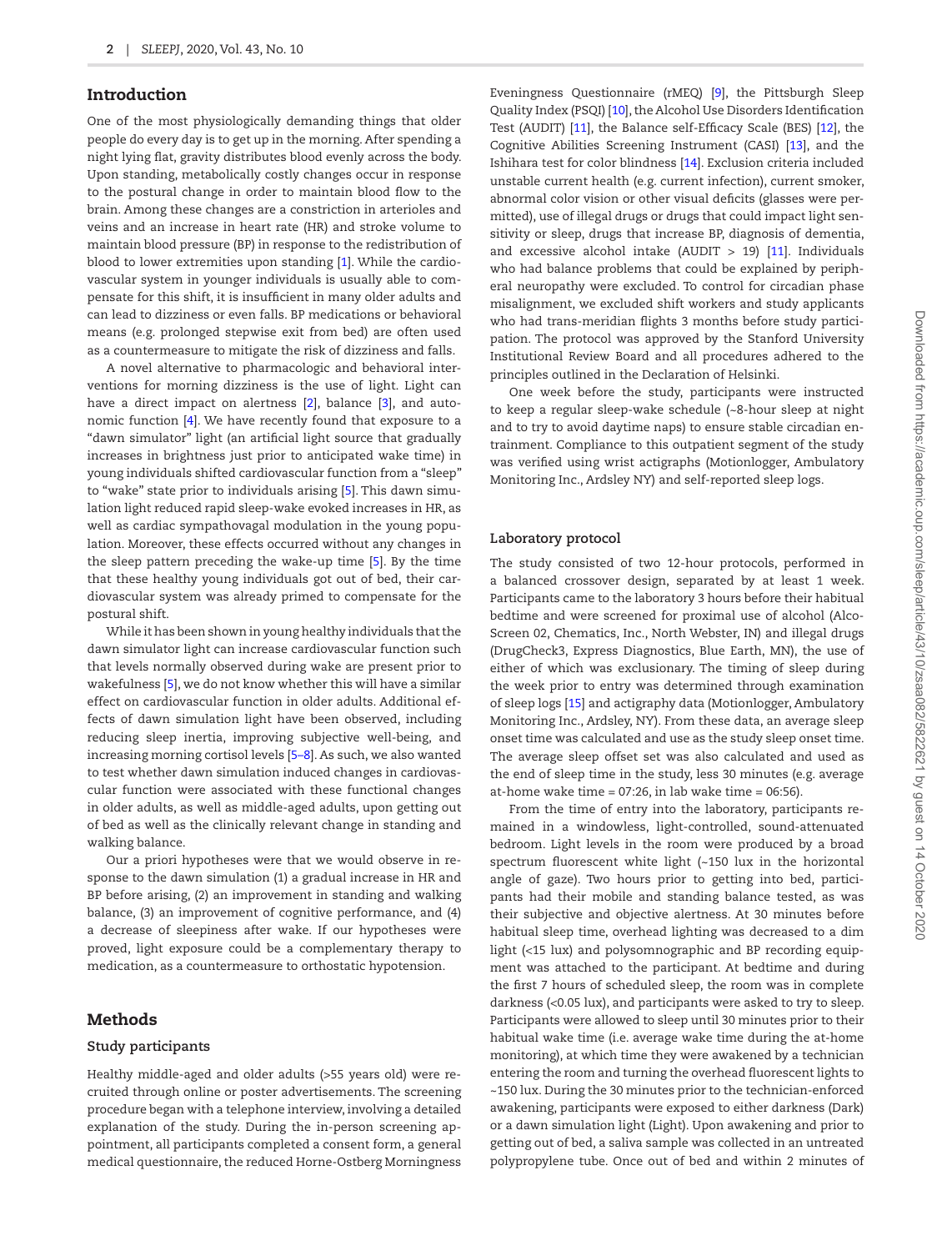the room lighting being turned on, participants were tested for standing and mobile balance, given a test of objective and subjective alertness, then a second saliva sample was obtained.

#### **Dawn simulation light**

Dawn simulation consisted of a polychromatic light source (Philips Wake-up Light, HF3470) that exponentially increased from 0 to 250 lux during 30 minutes before wake-up time. The light illuminance, photon density, and correlated color temperature at 45 cm from the device were: (1) at 5 minutes after light onset: 1.2 lux, 1.9E+16/m2 ∙s, 1090°K; (2) at 15 minutes after light onset: 13 lux, 1.4E+17/m2 ∙s, 1500°K; (3) at 30 minutes after light onset: 250 lux, 2.4E+18/m2 ∙s, 2750°K.

#### **Assessment of alertness**

Subjective sleepiness was assessed using the Stanford Sleepiness Scale (SSS) [[16](#page-6-8)], which measures immediate feelings of sleepiness using a one-question, 7-point Likert-like scale. Objective alertness was assessed using an auditory version of the psychomotor vigilance test (aPVT) [\[17,](#page-6-9) [18\]](#page-6-10). The aPVT was administered with a custom-built unit based on an Arduino Uno microcontroller board and hardware button. Data was logged by the Arduino and interfaced via Python (v. 2.7.12) with a computer running Linux (v. 4.8.0). The participant was asked to press a button as quickly as possible in response to a 1000 Hz tone. Tones were separated by a random interval of 1 to 6 seconds; the entire test lasted 10 minutes. Tones were delivered at a volume that the individual participant could hear and found comfortable. The median of the reaction times, and the number of lapses were analyzed for each session of the aPVT.

#### **Salivary cortisol**

Once collected, saliva samples were immediately frozen and transferred to a −80°C freezer within 24 hours. All samples were batch assayed for cortisol concentration at the end of the study using an enzyme-linked immunosorbent assay (Salimetrics, Carlsbad, CA). The functional sensitivity was 0.028 µg/dL and intra-assay coefficient of variances were <7% for values as low as 0.06 µg/dL. The change in salivary cortisol concentrations during the 30 minutes between the first and second cortisol sample (i.e. the so-called "awakening response") was calculated.

#### **Standing and mobile balance**

Standing and mobile balance were assessed using a Zeno Walkway (ProtoKinetics, Havertown, PA), a walkable sensor pad (0.61  $\times$  4.3 m) with 16 levels of dynamic pressure detected through embedded 1-cm pressure sensors placed every 1.3 cm. For standing balance, participants were asked to stand motionless on the walkway in a comfortable position with their arms along their body and looking straight ahead with their eyes open for the first 30 seconds and then with their eyes closed for another 30 seconds. After standing balance was assessed, we asked the participant to walk back and forth on the walkway three times at a self-selected pace. They started the walk from an open end of the walkway towards a wall where they had to turn around and walk back through the open end of the walkway for one more meter. To reduce bias due to slowing during the turn, only the three walks from the wall to the open end were taken into account for the analysis. Balance-related metrics and temporal and spatial measures of gait were automatically calculated (ProtoKinetics Movement Analysis Software, v. 5.07C7) as the average of the three walks. To determine standing balance, we examined movement during the 30 seconds of standing while eyes closed by calculating the center of pressure path length [\[3](#page-5-2)]. To determine mobile balance, we examined the variance in stride velocity (stride length divided by gait cycle time) [[3\]](#page-5-2). Of the 23 participants, 20 had usable results for both conditions of the standing balance assessment and 21 had usable results for both conditions of the mobile balance assessment.

#### **Polysomnography**

Polysomnography (PSG) included electroencephalography (C3/4, O1/2; [\[19\]](#page-6-11)) referenced to an electrically neutral auricular electrode, bilateral electro-oculogram, and submental electromyogram (Siesta, Compumedics, Charlotte, NC). These data were analyzed using automated sleep scoring software ([https://](https://github.com/stanford-stages/stanford-stages) [github.com/stanford-stages/stanford-stages\)](https://github.com/stanford-stages/stanford-stages) [\[20\]](#page-6-12) which examined each 15 seconds of data to determine the probability of each stage of sleep (wake, N1, N2, N3, or rapid eye movement) in each 15-second epoch. To determine the impact of the lighting condition on sleep, we averaged across participants the probability of wake in each of the 15-second epochs occurring in the last 30 minutes of sleep (time during which the dawn simulator was active or would have been active). Of the 23 participants, due to failed PSG, 18 participants had usable data for both conditions and were included in subsequent analyses.

#### **BP and HR measurements**

HR and BP were monitored continuously throughout the night (Finapres Nova, Finapres Medical Systems, Enschede, Netherlands). The Finapres Nova uses infrared finger plethysmography to measure beat-to-beat BP non-invasively [\[21](#page-6-13)]. The device has been validated in older adults [[22](#page-6-14)] and does not cause substantive interference with sleep [[23\]](#page-6-15). A fivelead electrocardiogram (EKG) was also recorded on the device. BP data were cleaned (scored artifact, nonsense values, orphan points, and missing points; LabView 2018, v18.0) then binned into 20-second windows overlapping every 10 seconds. Windows with less than 50% of usable data were removed from the analysis. HR and R–R intervals (i.e. time between the R peaks of consecutive QRS complexes) were calculated, and all traces were visually checked for artifacts (Kubios HRV Premium, v.3.0.0). Occasional ectopic beats were identified and replaced with interpolated R–R interval data. Cleaned HR data were binned into 20-second windows overlapping every 10 seconds. Windows with less than 50% of usable data were removed from the analysis.

To avoid excluding large sections of the recording contaminated by movement artifacts, we used a sampling period of 2.5 minutes for HRV estimation. Power densities in the lowfrequency (LF) band (0.04–0.15 Hz) and in the high-frequency (HF) band (0.15–0.50 Hz) were calculated for each 2.5-minute segment. Moreover, the LF-to-(LF + HF) ratio  $[LF/(LF + HF)]$  was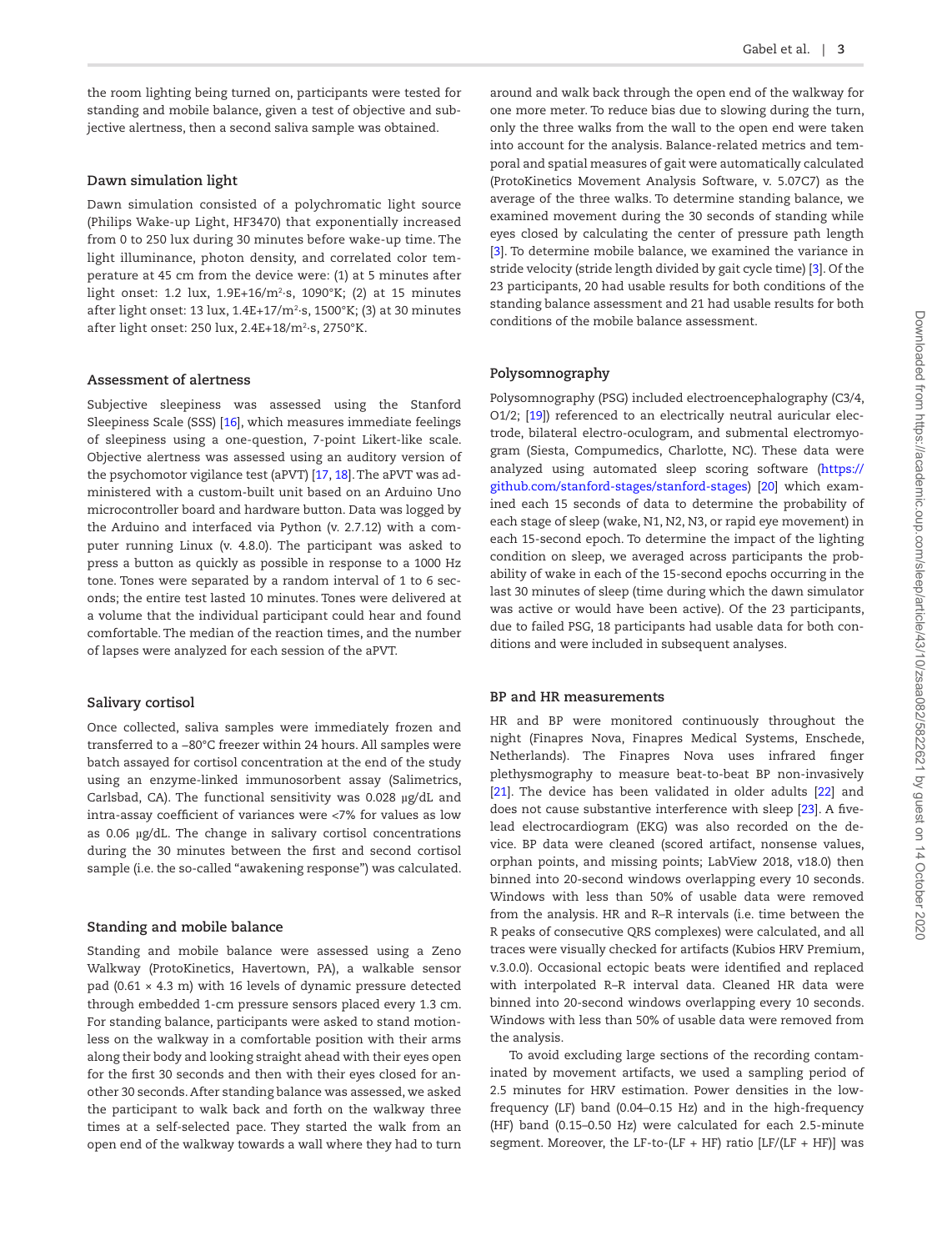<span id="page-3-0"></span>

|  |  |  |  |  |  |  |  | Table 1. Daytime function under the Dark and Light condition |
|--|--|--|--|--|--|--|--|--------------------------------------------------------------|
|--|--|--|--|--|--|--|--|--------------------------------------------------------------|

|                                                    | Morning            |                 |                          |                 |  |  |
|----------------------------------------------------|--------------------|-----------------|--------------------------|-----------------|--|--|
|                                                    | Dark               |                 | Light                    |                 |  |  |
| SSS $(n = 23)$                                     | $2.91 + 1.08$      |                 | $3.09 + 1.11$            |                 |  |  |
| PVT RT (ms) $(n = 23)$                             | $327.15 \pm 95.14$ |                 | $306.00 \pm 56.59$       |                 |  |  |
| Number of PVT lapses $(n = 23)$                    | $4.52 \pm 6.25$    |                 | $2.70 \pm 3.02$          |                 |  |  |
| Path length (cm) $(n = 20)$                        | $1.04 \pm 0.51$    |                 | $0.97 \pm 0.36$          |                 |  |  |
| Coef. of variation of velocity $(\%)$ ( $n = 21$ ) | $6.75 \pm 2.37$    |                 | $7.66 \pm 3.98$          |                 |  |  |
|                                                    | Wake time          |                 | Wake $time + 30$ minutes |                 |  |  |
|                                                    | Dark               | Light           | Dark                     | Light           |  |  |
| Cortisol ( $\mu$ g/dL) (n = 17)                    | $0.26 \pm 0.13$    | $0.25 \pm 0.12$ | $0.44 \pm 0.20$          | $0.48 \pm 0.20$ |  |  |

PVT, Psychomotor Vigilance Test; RT, reaction time. Mean ± *SD* of several daytime function. The table displays the data of participants during their morning session after the awakening under the Dark and Light condition. No significant differences were found.

used as an index of sympathovagal balance. After cleaning all the data, 14 participants had usable data for both conditions and were included for the analysis of BP and 16 participants were included in analyses of HR and heart rate variability (HRV).

#### **Statistical analysis**

All data were analyzed with R (v. 3.5.0) and the R package lme4 [[24](#page-6-16)]. Statistical analyses were carried out for each variable separately with the linear mixed-effects model analysis of variance for repeated measures with the fixed variables "light condition" (Light or Dark) and "time" and the random factors "participants" and "visit order." The p-values were based on Satterthwaite's corrected degree of freedom. Data were segmented into baseline (60→30 minutes prior to wake time), treatment (30→0 minutes prior to wake time), and post-wake (0→8 minutes after wake time) and analyzed separately for each segment. The sleep/ wake transition was calculated using the last 5 minutes before wake and the minutes 3 to 8 after wake to be able to examine the changes in BP and HR due to standing. During baseline, all participants were scheduled to be sleeping in the dark. During treatment, all participants were receiving the dawn simulation or were in dark (crossover). During post-wake, all participants were awake and actively engaged with a member of the study team. All data are presented as mean ± SD.

#### Results

Out of a pool of approximately 115 applicants, 23 participants (10 men and 13 women, aged 67.3  $\pm$  8.8 years) were in stable enough health and successfully fulfilled all study criteria. Of the 23 participants, 12 had a self-reported history of disrupted balance upon awakening. As such, in addition to analyzing the entire group of participants, we also examined subgroups of "Balance" (those who self-reported having a history of dizziness in the morning, 4 men and 8 women, aged  $67.7 \pm 9.1$  years) and "Control" (those who did not self-report a history of dizziness in the morning, 6 men and 5 women, aged  $66.5 \pm 8.2$  years).

#### **Alertness**

No significant effects of Light were found for the assessment of sleepiness [\(Table 1](#page-3-0)). The morning SSS scores, as well as median reaction time and the number of lapses of the aPVT test were not different between conditions. No differences were observed for the measures of sleepiness between the Balance and Control groups [\(Supplementary Table 1](http://academic.oup.com/sleep/article-lookup/doi/10.1093/sleep/zsaa082#supplementary-data)).

#### **Salivary cortisol**

While there was the expected increase in salivary cortisol concentrations after 30 minutes awake, we did not observe an effect of condition ([Table 1](#page-3-0)). Similarly, there was no effect of condition on either the Balance or Control group when examined separately [\(Supplementary Table 1\)](http://academic.oup.com/sleep/article-lookup/doi/10.1093/sleep/zsaa082#supplementary-data).

#### **Standing and mobile balance**

There was no impact of condition on either standing or mobile balance (Table 1). When examined separately, there was no effect of condition on either the Balance or Control group [\(Supplementary Table 1](http://academic.oup.com/sleep/article-lookup/doi/10.1093/sleep/zsaa082#supplementary-data)). Standing balance in the morning, however, was worse in the Balance Group as compared to the Control group (*p* < 0.05) [\(Supplementary Table 1](http://academic.oup.com/sleep/article-lookup/doi/10.1093/sleep/zsaa082#supplementary-data)).

#### **PSG sleep**

The PSG recording for the whole night of sleep did not show a significant difference between both groups for total sleep time (TST, Control group: 5.35 hours  $\pm$  1.2 hours vs. Dark group: 5.28 hours ± 0.9 hours) or sleep efficiency (SE, Control group: 77.5% ± 16.6% vs. Dark group: 77.4% ± 11.1%). However, if we look closer to the last hour of sleep, there was an impact of condition on sleep (*p* < 0.0001) such that the probability of wake gradually increased during the first 15 minutes of the light exposure, after which it plateaued until the enforced wake time ([Figure 1C\)](#page-4-0). Under Light, the overall probability of wake of the participants increased by 32.8%. In the Balance group, the timing of the increase in wake is delayed relative to the Control group [\(Supplementary Figure 1C\)](http://academic.oup.com/sleep/article-lookup/doi/10.1093/sleep/zsaa082#supplementary-data).

#### **Blood pressure**

During Light, there was a decrease of 6.24 mmHg in systolic BP as compared to Dark (*p* < 0.0001) [\(Figure 1A\)](#page-4-0). The time course of the change is such that under Dark, there is a gradual increase in systolic BP prior to wake time and this rise is dampened in Light.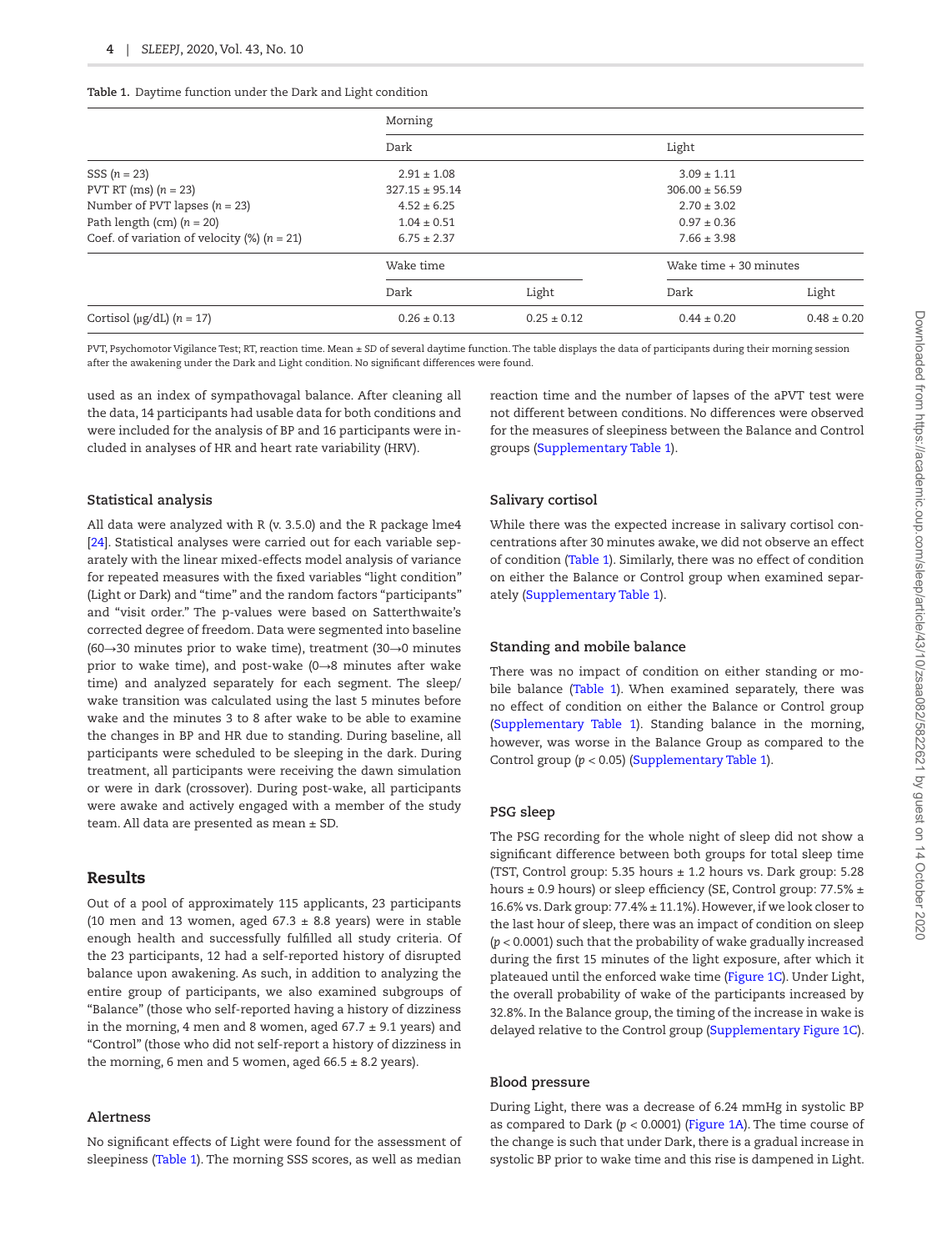

<span id="page-4-0"></span>**Figure 1.** Profile of the blood pressure, heart rate, and probability of wake. Time course of the (A) systolic blood pressure, (B) heart rate, and the (C) probability of wake under the dark condition (black lines) or light condition (red lines). Data are plotted as a mean for each 20-second (blood pressure and heart rate) or 15-second (sleep) bin relative to elapsed time (minutes) before wake-up. The start of the experimental segment (Dark vs. Light condition) is represented with the orange line and the wake-up time with the blue line.

Upon arising, there continues to be a decrease of 2.65 mmHg in the systolic BP when previously exposed to Light  $(p < 0.0001)$ . In comparing the difference of systolic BP between 5 minutes after wake while standing (minutes 3 to 8) and 5 minutes before wake (minutes −5 to 0), in the Dark, there is an increase of 7.13 ± 23.6 mmHg, while in the Light, there is an increase of 16.25  $\pm$ 17.44 mmHg; these are, however, not significantly different from one another  $(p = 0.24)$ . In the Balance group, the increase observed after Light compare to Dark is 4.82 ± 25.6 mmHg, while it is increased by  $15.14 \pm 29.45$  mmHg in the Control group. While large in value, these differences between the Control and Balance groups' response to Light are not significantly different (*p* = 0.53).

#### **Heart rate**

In the Dark, there is normally a dip in HR prior to awakening. In the Light, this dip is slightly attenuated by 0.93 bpm (*p* < 0.001, [Figure 1B\)](#page-4-0). After awakening, this effect is reversed, with a slight increase in HR following Dark as compared to Light (0.11 bpm, *p* < 0.05, [Figure 1B](#page-4-0)).

Sleep/Wake transition differences



<span id="page-4-1"></span>**Figure 2.** Sleep/wake transition differences of blood pressure, heart rate, and heart rate variability. Sleep–wake transition differences of blood pressure (A), heart rate (B), and heart rate variability (cardiac sympathetic [LF/(LF + HF) ratio]) (C) under dark (black) and light (red) condition. Data represent the difference between minute 3 to 8 after wake time and minute −5 to 0 before wake time.

When looking at the difference of HR between 5 minutes after wake (minute 3 to 8) and 5 minutes before wake (minute −5 to 0), there is an increase of HR of 15.38 ± 5.08 bpm following the Dark and  $14.02 \pm 5.46$  bpm following the Light, though this difference is not significant (*p* = 0.37) ([Figure 2B](#page-4-1)).

Those in the Balance group, as compared to the Control group, had an elevated HR (Control:  $57.8 \pm 7.00$  bpm, Balance: 65.0  $\pm$  3.79 bpm,  $p < 0.001$ ) prior to wake time in both conditions [\(Supplementary Figure 1B\)](http://academic.oup.com/sleep/article-lookup/doi/10.1093/sleep/zsaa082#supplementary-data). Following wake time, there was still an elevation, though it was smaller in magnitude (Control: 17.1 ± 5.94 bpm, Balance: 13.2 ± 4.29 bpm, *p* < 0.05). Additionally, in response to Light, there was an attenuation of the decrease in HR in the Control group ( $p < 0.05$ ), but not in the Balance group (*p* = 0.13) [\(Supplementary Figure 1B\)](http://academic.oup.com/sleep/article-lookup/doi/10.1093/sleep/zsaa082#supplementary-data).

#### **Heart rate variability**

Similar to HR, the decrease in the HRV LF/(LF+HF) ratio that occurs in Dark is attenuated in Light (*p* < 0.05). When looking at the difference of HRV at the sleep/wake time transition, we can see an increase of the ratio from  $0.20 \pm 0.16$  after Dark and  $0.13 \pm 0.17$  after Light; however, this difference is not significant  $(p = 0.32)$ .

The Balance group has a lower HRV ratio in the Dark (Control: 0.66 ± 0.11, Balance: 0.52 ± 0.19, *p* < 0.05) [\(Supplementary Figure](http://academic.oup.com/sleep/article-lookup/doi/10.1093/sleep/zsaa082#supplementary-data)  [2\)](http://academic.oup.com/sleep/article-lookup/doi/10.1093/sleep/zsaa082#supplementary-data). There was no impact of Light on either group.

# Discussion

In this study, we investigated whether a dawn simulation light is able to change cardiovascular function in middle-aged and older adults such that they would have reduced or absent problems with balance when they awoke in the morning. Our data show that while this dawn simulation light increases HR and HRV and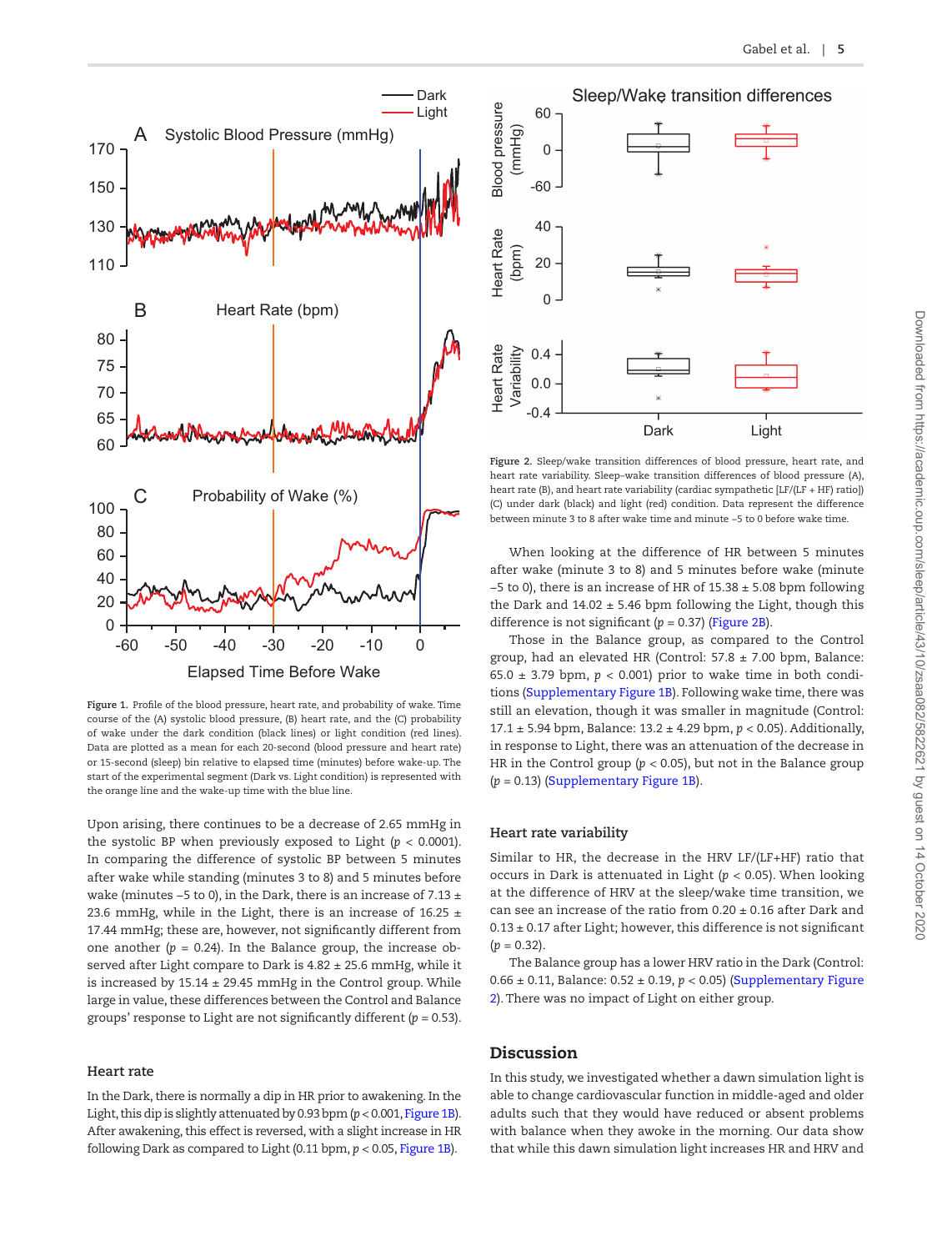decreases BP, it does not have a significant impact on immediate measures of alertness or balance.

The results of the cardiac activity are aligned with previous studies. Scheer et al. showed that there is a larger increase in HR after a light exposure in the middle of the night or in the early morning in young adults [\[25\]](#page-6-17). Similarly, Viola et al. showed an increase in HR and in the cardiac sympathetic modulation during the light exposure before wake time in young people [\[5](#page-5-4)]. These effects might be attenuated in our study as, unlike the previous study, we also included women. Given our limited sample size, however, we did not have the power to accurately determine whether the impact of light was sex-dependent in our sample. We were also unable to determine if the dawn simulation had an impact on more delayed components of orthostasis, such as would occur after 10 or more minutes of standing.

Similarly, previous studies showed an increase of cortisol level after light exposure in the morning [[8](#page-6-0), [26,](#page-6-18) [27](#page-6-19)]; however, our results do not display such an increase in older people. There have been previously reported a difference in light sensitivity between young and older individuals in regards to phase shifting of the circadian clock [[28](#page-6-20)]. Given the likely similar origins of the retinohypothalamic pathway impacting circadian and cardiovascular function [\[29](#page-6-21), [30](#page-6-22)], it may be that older individuals are less sensitive to the impact of light on cardiovascular function. As the light exposure that was used was sufficient to disrupt sleep in the older participants, unlike previously observed in younger individuals [\[5](#page-5-4)], perhaps due to a decreased thalamic ability to filter out light information [[31\]](#page-6-23), increasing the light intensity would not be a tenable solution. Rather, the impact of increased light after awakening could be examined in future experiments. Further, potentially ensuring that the light only started in individuals who were asleep might have reduced the impact of light on inducing wake and the subsequent impacts on cardiovascular function.

The lack of significance while analyzing the HRV data could also be due to our specific methods. Indeed, recent studies have shown that the LF/HF ratio might not accurately measure the cardiac sympathovagal balance, due to the large variation that can occur while recording LF component [\[32–](#page-6-24)[34\]](#page-6-25). However, we included this measure in our paper to be comparable with the previous study using a dawn simulation light. Additionally, we did not control for respiratory frequency in this study and thus present other variables less impacted by the breathing. But as it is a main determinant of HRV, respiratory frequency should be considered in future studies.

While there were some impacts on cardiovascular function, we did not observe any impacts on daytime function that we had anticipated might change. Measures of subjective and objective alertness were not different between conditions, which is consistent with that observed in the young following a similar stimulus [[7,](#page-6-26) [35](#page-6-27)]. As our participants had generally good sleep prior to study and were not sleep-restricted, it might be that they were already at a peak performance level in the control condition such that the light exposure could not further increase their performance on this test. Moreover, it has been shown that sleep inertia significantly impaired cognition in younger but not older adults [[36](#page-6-28)], reinforcing, even more, the hypothesis that the older participants were at a peak performance level at wake time.

Similarly, we did not observe an impact of light on either standing or mobile balance. Balance in the morning was notably worse in the participants who had reported a history of morning dizziness. There was not, however, a differential impact of light on balance in either the Balance or Control groups. The measures of standing and mobile balance that we selected are useful as predictors of future falls [\[37](#page-6-29)[–40\]](#page-6-30). It is possible that other aspects of balance are impacted by the changes in sleep or cardiovascular function, but the ones most associated with risk of falling were not. We also did not study whether the light enhanced subjective perception of balance, which is a critical moderator of actual balance [[39](#page-6-31)] and should be considered in future studies.

As this was an acute study, we did not examine whether repeated exposure to the dawn simulation light would result in adaptive changes. That is, would older individuals exposed to such a stimulus for weeks adapt to the light and have less induced wake, and if such a reduction would enhance or diminish the cardiovascular impact of the light. Future studies with a higher number of participants will be needed to examine such longer-term responses. To better understand the physiology of people at risk of falling, future studies could include a formal clinical exam that would be helpful in determining specific pathologies that might be differentially impacted by the dawn simulation light. An analysis of BP and HR during the whole night could also be relevant to help have a clearer interpretation of the results.

Taken together, our data indicate that a dawn simulation light exposure does not improve morning balance in older individuals. In the acute setting, it does, however, increase the likelihood of wake at the end of the sleep episode, which is a notable limitation of such a device in this population.

## Supplementary material

Supplementary material is available at *SLEEP* online.

# Funding

None declared.

# Acknowledgment

We thank Thomas Prieto for all his help in the analysis of the blood pressure and heart rate.

*Conflict of interest statement.* None declared.

# References

- <span id="page-5-0"></span>1. Jones PK, *et al*. Orthostatic hypotension: managing a difficult problem. *Expert Rev Cardiovasc Ther.* 2015;**13**(11):1263–1276.
- <span id="page-5-1"></span>2. Cajochen C, *et al*. Dose-response relationship for light intensity and ocular and electroencephalographic correlates of human alertness. *Behav Brain Res.* 2000;**115**(1):75–83.
- <span id="page-5-2"></span>3. McBean AL, *et al*. Standing balance and spatiotemporal aspects of gait are impaired upon nocturnal awakening in healthy late middle-aged and older adults. *J Clin Sleep Med.* 2016;**12**(11):1477–1486.
- <span id="page-5-3"></span>4. Scheer FA, *et al*. Cardiovascular control by the suprachiasmatic nucleus: neural and neuroendocrine mechanisms in human and rat. *Biol Chem.* 2003;**384**(5):697–709.
- <span id="page-5-4"></span>5. Viola AU, *et al*. Dawn simulation light: a potential cardiac events protector. *Sleep Med.* 2015;**16**(4):457–461.